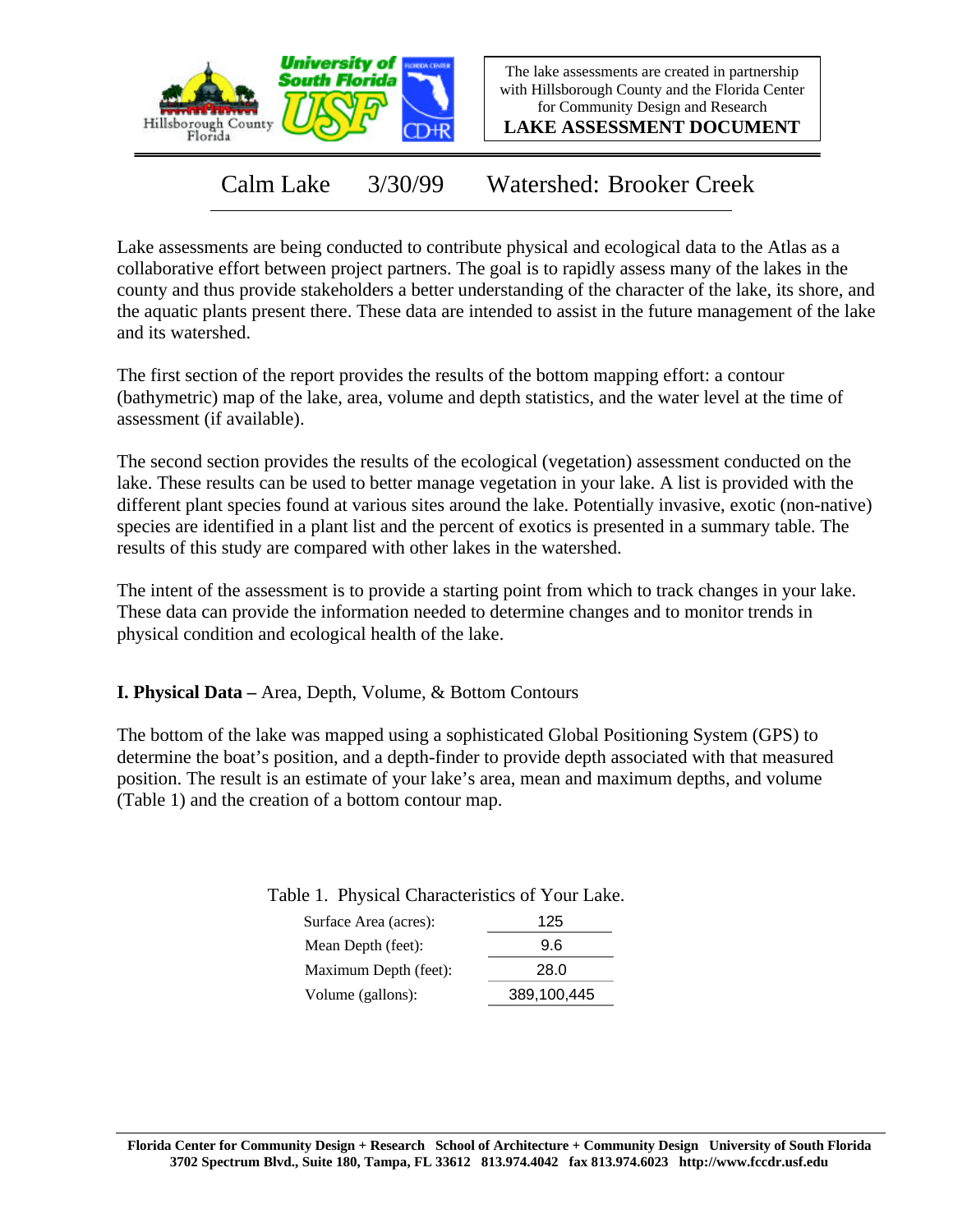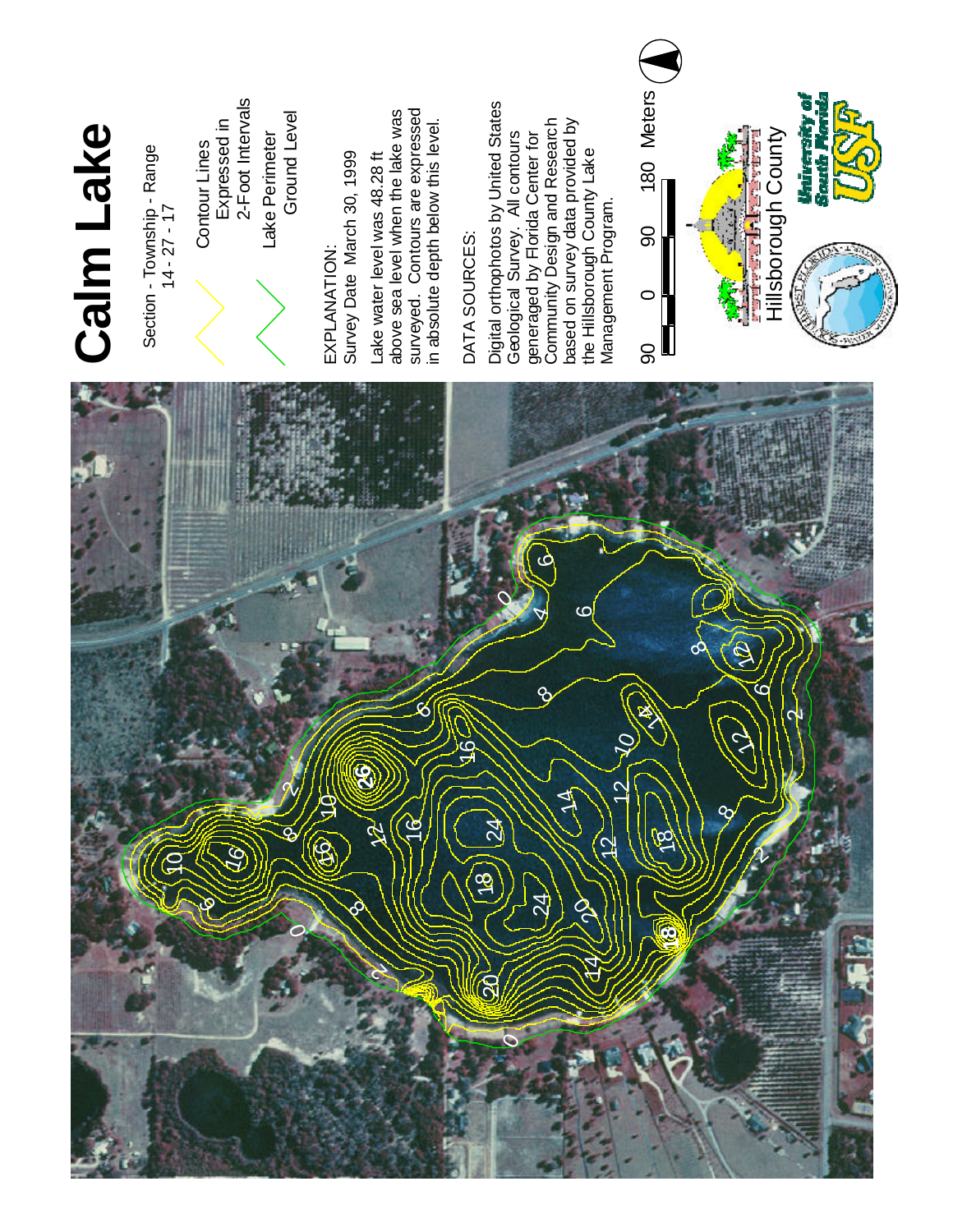

**LAKE ASSESSMENT DOCUMENT**

Calm Lake 3/30/99 Watershed: Brooker Creek

## **II. Ecological Data**

Aquatic Plant Survey

Approximately equispaced sites are haphazardly mapped around the lake and the aquatic plants at each site are surveyed. The total number of species from all sites is used to approximate the total diversity of aquatic plants and the percent of invasive-exotic plants on the lake and in the watershed (Table 2). Many of these plants are considered ecologically harmful, as they tend to out-compete native species. Such "nuisance" plants can also make boating and other recreational activities difficult or impossible. The common and scientific names of plant species found on your lake are listed in Table 3.

> Table 2. Comparison of species diversity between your lake and other assessed lakes located within your watershed.

|                        |     | Calm Lake Brooker Creek<br>(Average) |  |
|------------------------|-----|--------------------------------------|--|
| Number of Taxa:        | 36  | 31                                   |  |
| Percent Exotic Plants: | 17% | 14%                                  |  |

Table 3. Botanical and common names of the most commonly found plants on your lake. Percent frequency (of occurence), habit (location where found), status (native or exotic), and EPPC status are provided.

| Common Name                               | <b>Plant Species</b>    | Frequency | Habit     | <b>Status</b> | <b>EPPC</b> |
|-------------------------------------------|-------------------------|-----------|-----------|---------------|-------------|
| Rush Fuirena                              | Fuirena spp.            | 100%      | Emergent  | Native        | <b>NL</b>   |
| Lemon Bacopa                              | Bacopa caroliniana      | 70%       | Submersed | Native        | NL.         |
| Punk Tree, Melaleuca                      | Melaleuca quinquenervia | 70%       | Emergent  | Exotic        |             |
| American White Water Lily, Fragrant Water | Nymphaea odorata        | 70%       | Floating  | Native        | NL.         |
| <b>Torpedo Grass</b>                      | Panicum repens          | 70%       | Emergent  | Exotic        |             |
| Baldwin's Spikerush, Roadgrass            | Eleocharis baldwinii    | 60%       | Submersed | Native        | NL.         |
| Manyflower Marshpennywort, Water Penny    | Hydrocotyl umbellata    | 60%       | Emergent  | Native        | NL.         |
| <b>Pickerel Weed</b>                      | Pontederia cordata      | 50%       | Emergent  | Native        | NL.         |
| Cattails                                  | Typha spp.              | 50%       | Emergent  | Native        | NL.         |
| Water Primroses, Primrosewillow           | Ludwigia spp.           | 40%       | Emergent  | Unknown       | NL.         |
| Bladderwort                               | Utricularia spp.        | 40%       | Submersed | Native        | <b>NL</b>   |
| Dayflower                                 | Commelina spp.          | 30%       | Emergent  | Exotic        | <b>NL</b>   |
| Sedge                                     | Cyperus spp.            | 30%       | Emergent  | Unknown       | <b>NL</b>   |
| Wax Myrtle                                | Myrica cerifera         | 30%       | Emergent  | Native        | NL          |
| Banana Lily, Big Floatingheart            | Nymphoides aquatica     | 30%       | Floating  | Native        | NL.         |
| Maidencane                                | Panicum hemitomon       | 30%       | Emergent  | Native        | <b>NL</b>   |
|                                           |                         |           |           |               |             |

Florida Center for Community Design + Research School of Architecture + Community Design University of South Florida 3702 Spectrum Blvd., Suite 180, Tampa, FL 33612 813.974.4042 fax 813.974.6023 http://www.fccdr.usf.edu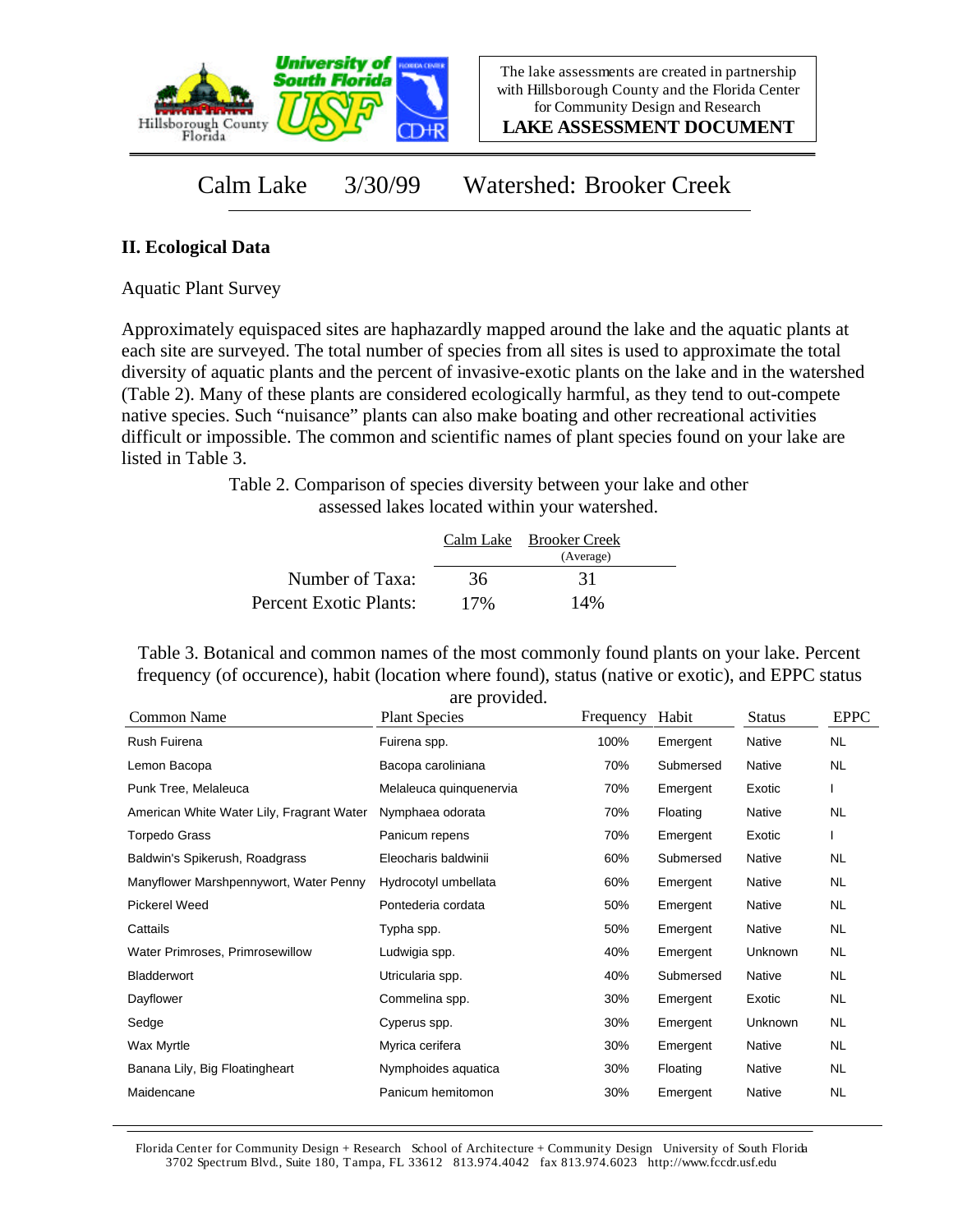## Calm Lake 3/30/99 Watershed: Brooker Creek

| Water Hyacinth                        | Eichhornia crassipes        | 20% | Floating  | Exotic         |              |
|---------------------------------------|-----------------------------|-----|-----------|----------------|--------------|
| Lesser Creeping Rush                  | Juncus repens               | 20% | Emergent  | <b>Native</b>  | <b>NL</b>    |
| Southern Waternymph                   | Najas guadelupensis         | 20% | Submersed | Native         | <b>NL</b>    |
| Willow                                | Salix spp.                  | 20% | Emergent  | Native         | <b>NL</b>    |
| Southern Red Maple                    | Acer rubrum var. trilobum   | 10% | Emergent  | <b>Native</b>  | <b>NL</b>    |
| <b>Alligator Weed</b>                 | Alternanthera philoxeroides | 10% | Emergent  | Exotic         | $\mathbf{H}$ |
| <b>Bluestem</b>                       | Andropogon spp.             | 10% | Emergent  | Unknown        | <b>NL</b>    |
| Swamp Fern                            | Blechnum serrulatum         | 10% | Emergent  | <b>Native</b>  | <b>NL</b>    |
| Wild Taro, Dasheen, Coco Yam          | Colocasia esculenta         | 10% | Emergent  | Exotic         | I            |
| <b>Flattened Pipewort</b>             | Eriocaulon compressum       | 10% | Emergent  | Native         | NL.          |
| Soft Rush                             | Juncus effusus var solutus  | 10% | Emergent  | Native         | <b>NL</b>    |
| Needlepod Rush                        | Juncus scirpoides           | 10% | Emergent  | Native         | <b>NL</b>    |
| Carolina Redroot                      | Lachnanthes caroliniana     | 10% | Emergent  | Native         | NL.          |
| Creeping Primrosewillow, Red Ludwigia | Ludwigia repens             | 10% | Emergent  | Native         | <b>NL</b>    |
| Sweetbay Magnolia                     | Magnolia virginiana         | 10% | Emergent  | Native         | <b>NL</b>    |
| <b>Stream Bog Moss</b>                | Mayaka fluviatilis          | 10% | Submersed | <b>Native</b>  | <b>NL</b>    |
| <b>Climbing Hempvine</b>              | Mikania scandens            | 10% | Emergent  | Native         | <b>NL</b>    |
| Crowngrass                            | Paspalum spp.               | 10% | Emergent  | <b>Unknown</b> | Unknow       |
| Redbay                                | Persea borbonia             | 10% | Emergent  | Native         | NL.          |
| Pine Tree                             | Pinus spp.                  | 10% | Emergent  | <b>Native</b>  | <b>NL</b>    |